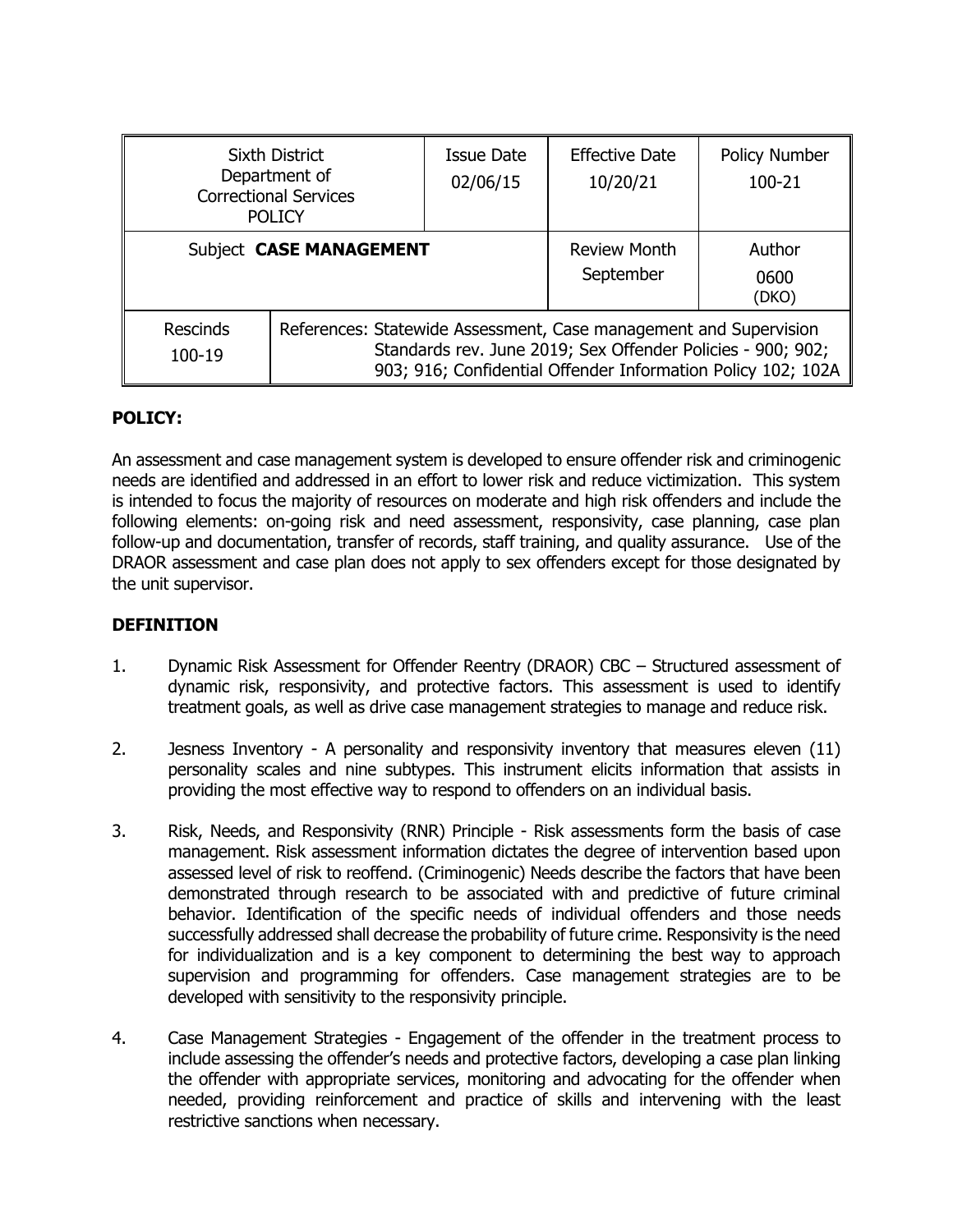#### **POLICY NUMBER 100-21 PAGE 2 OF 6**

## **DEFINTION:** (continued)

- 5. Structured Contacts Offenders on Level 3, 4 and 5 meet individually with their supervising officer as outlined in Table 1 Statewide Supervision Standards (100B). A minimum of thirty (30) minutes is devoted to a face-to-face meeting with a focus on risk reduction strategies utilizing core correctional practices to target the offender's dynamic risk and protective factors. Officers develop and demonstrate progress on individualized case management strategies. Collateral contacts are for the purpose of building and verifying protective factors, identifying or verifying needs, verifying the offender is receiving an appropriate dosage of individualized or group interventions, and to overall help inform the case manager on case management strategies.
- 6. Monitoring Contacts Offenders on Level 1 and 2 meet briefly with their supervising officer as outlined in Table 1 Statewide Supervision Standards (100B). A maximum of fifteen (15) minutes is devoted to a face-to-face or virtual meeting for the purpose of reviewing progress, monitoring court ordered conditions and assessing compliance with supervision.
- 7. Monitoring Contacts for Offender on Level 0 Complete appropriate paperwork/ documentation, make appropriate referrals as needed, verify court ordered obligations and schedule monitoring appointments only as needed.

## **PROCEDURE:**

- 1. Initial Assessments are completed as follows:
	- A. The Iowa Risk Assessment Revised is completed within twenty (20) business days of case assignment for all residential probation, work release, and OWI offenders, thirty (30) days from release for parole, thirty (30) days from case assignment for probation, and thirty (30) days from date of sign up for ICOTS cases unless assigned to Level 0 supervision. This assessment is used to determine the initial level of supervision.
	- B. A Jesness responsivity assessment is completed on all probation, parole, work release, and OWI offenders supervised Level 3 or above or above within sixty (60) days of case assignment unless one has been completed within four (4) years from the beginning of the current supervision. Jesness results are entered into ICON. Staff's approach with the offender is guided by the information gained from the Jesness.
	- C. A Dynamic Risk Assessment for Offender Re-entry (DRAOR) is completed in ICON under Offender – Case Management – CBC DRAOR Case Plans on all probation, parole, work release, ICOTS and OWI offenders under field supervision supervised at Level 3 or above no later than twenty (20) working days from date of residential bed assignment for residential, ninety (90) days from release for parole, ninety (90) days from date of sign up for ICOTS cases and ninety (90) days from sentenceing for field offenders. These requirements do not apply to offenders with a sex offender program modifier. An approved DRAOR interview guide is used for initial DRAOR assessments. Monthly reassessments do not require use of the interview guide. The Stable Risk, Acute Risk, Protective Factor and Supplemental Needs Action Plans are updated as needed each time a DRAOR is done. Stable Risk, Acute Risk, Protective Factor and Supplemental Needs Internal Notes are provided as needed that would allow an auditor or another supervising agent to be able to verify the rationale for the scoring decisions.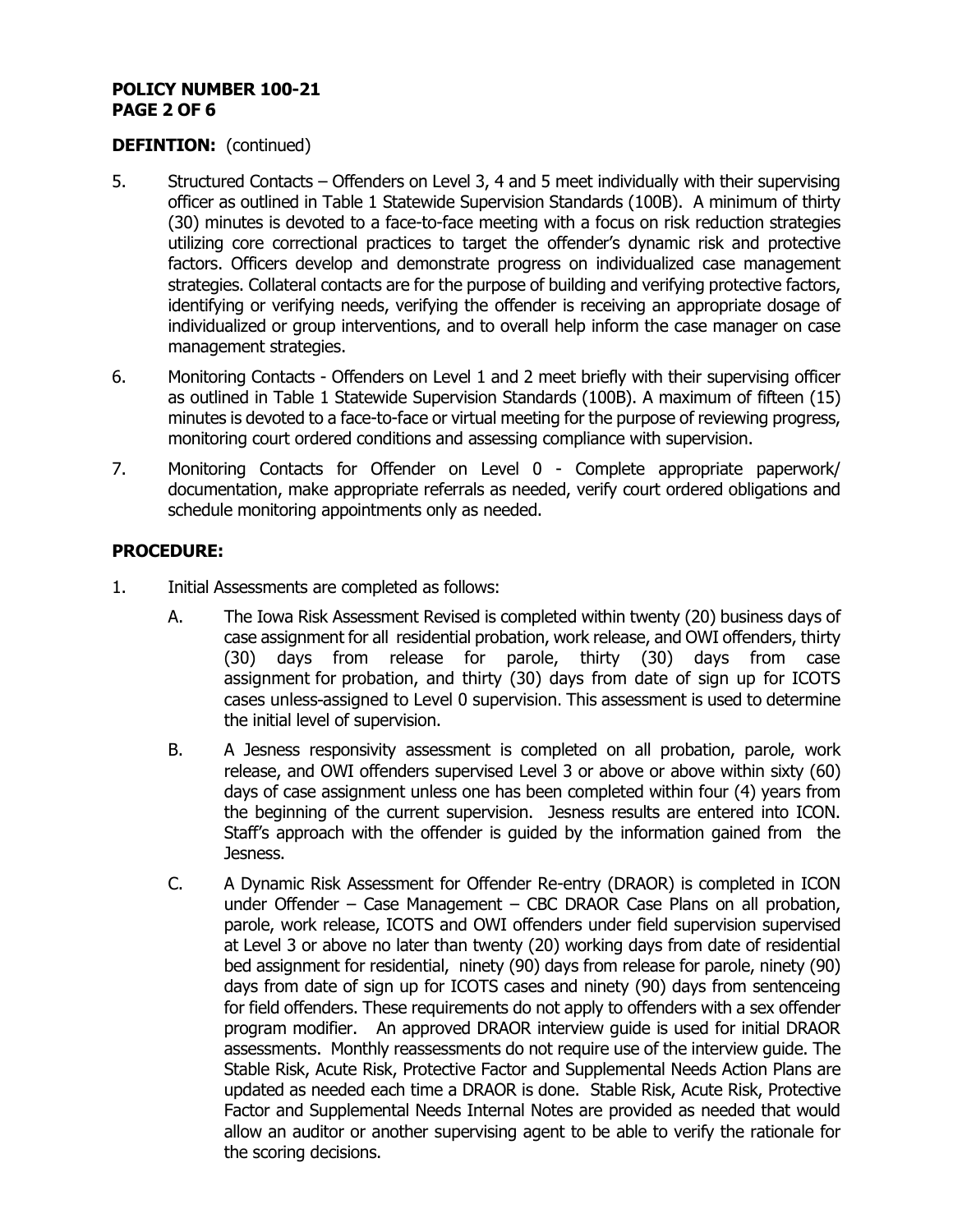### **POLICY NUMBER 100-21 PAGE 3 OF 6**

## **PROCEDURE:** (continued)

- D. Other assessments may be used to assess specific needs or with specific populations, including but not limited to sexual offenders, domestic violence, mental health and substance abuse.
- 2. Case Plans are completed as follows:
	- A. Case management strategies are completed in ICON on all probation offenders supervised at Level 3 or above within ninety (90) days of sentencing, ninety (90) days from release for parole, and ninety 90 days from sign up for ICOTS cases. The DRAOR case plan is completed with offenders in residential facilities within twenty (20) working days from residential bed assignment. The case plan addresses the criminogenic needs and builds upon protective factors as identified in the DRAOR Assessment. The action plans identify how the offender plans to address the needs. The case manager uses SMART (Specific, Measureable, Attainable, Realistic, Time-Framed) action steps to achieve risk reduction. The case manager supports the action plan and verifies the offender's progress. The action plan is a collaborative effort between the offender and case manager.
	- B. Offenders on Level 3 or above are referred to appropriate interventions based in identified criminogenic needs. Case management strategies are reviewed and action steps updated and documented at each structured appointment.
	- C. The offender's readiness to change is also considered when developing the DRAOR Case Plan. An offender's stage of readiness influences the pace at which case work proceeds. The case plan appropriately reflects the stage of change.
	- D. New case assignments with less than one-hundred twenty (120) days remaining on supervison do not require a DRAOR or formal caseplanning. Case managers continue to make need-based referrals and engage in skillbulding during structured contacts to aid in the re-entry process.
- 3. On-going Case Management:
	- A. Case Managers update the DRAOR and Case Plan at least monthly if the level of supervision is Level 3 or above. Case managers utilize the DRAOR to drive the case management strategies with the offender at each structured appointment and document progress in ICON. This includes the priorities, needs and protective factors identified by the DRAOR as well as the core correctional practices (CCPs) used. If at any time the DRAOR score reduces the level of supervision below Level 3 a case plan is no longer required.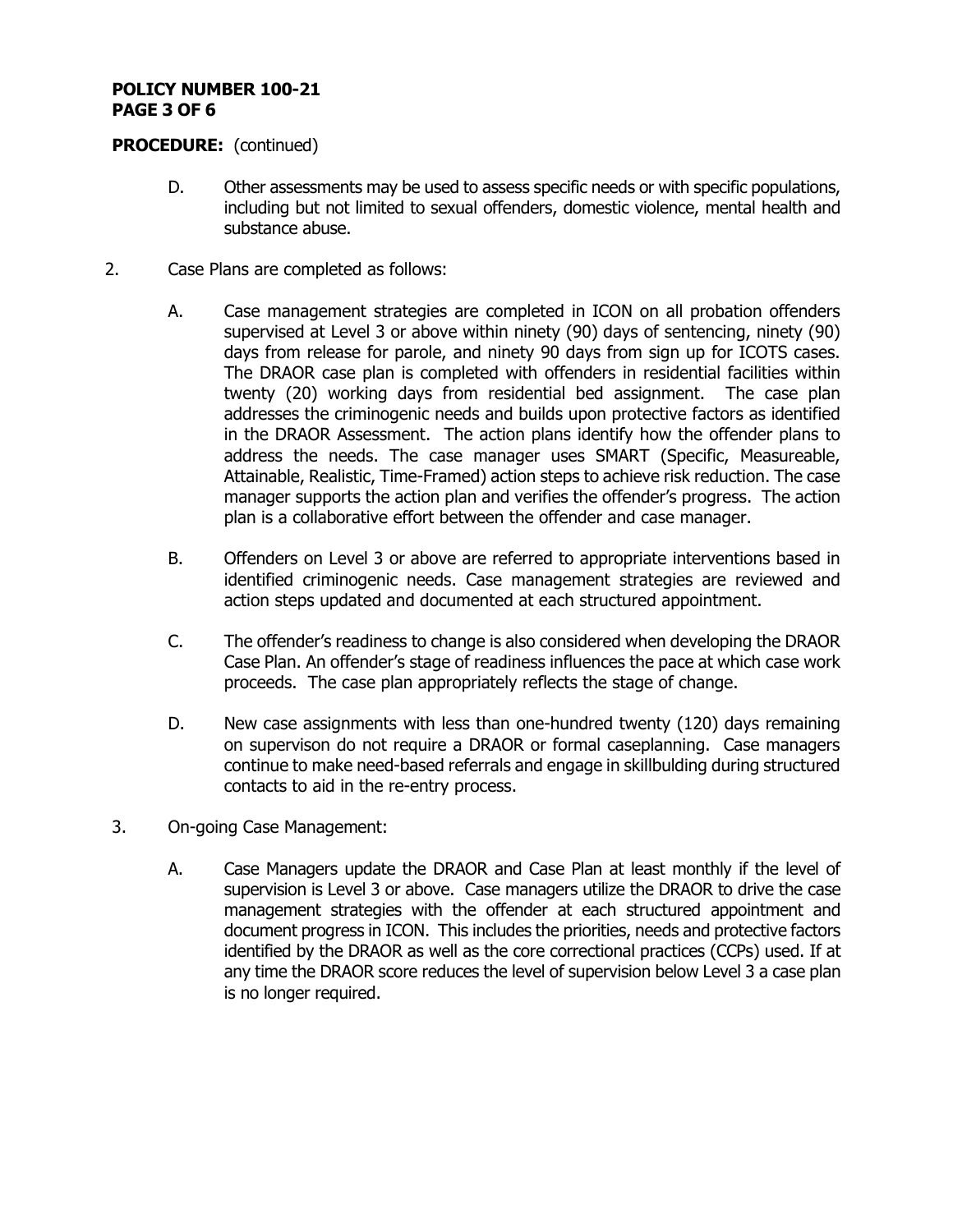#### **POLICY NUMBER 100-21 PAGE 4 OF 6**

### **PROCEDURE:** (continued)

- B. For cases on Level 1 or 2, a DRAOR is completed at any time the case manager observes any of the following significant events to determine whether the level of supervison increases to Level 3 or above and a Case Plan is needed: pending charges/reports of violation; unaddressed violations or new arrests; lack of stable residence/loss of residence; non compliance with treatment recommendations; relapse or having unmet treatment needs; mental illness.
	- 1) Offenders who score below Level 3 may be staffed with the Supervisor for a level change or override after considering the following factors:
		- a. Pending charges/Report of Violation;
		- b. Unaddressed violations or new arrests;
		- c. Lack/loss of stable residence;
		- d. Non compliance with treatment recommendations;
		- e. Mental illness;
		- f. Relapse;
		- g. Unmet treatment needs.
	- 2) Any parolee coming directly from the institution scoring less than Level 3 on the initial Iowa Risk Revised is reviewed with the Supervisor for possible override. Overrides require supervisory approval.
	- 3) If an Iowa Risk Revised or DRAOR has not been done within the past twelve (12) months and the offender is on Level 2 or below, the most recent assessment is updated to determine if the current status of Level 2 or below remains appropriate. For example, if the most recent assessment completed on the offender is the DRAOR, then the supervising agent updates the DRAOR as the annual assessment.
	- 4) Offenders on caseloads designated as High Volume Caseloads are subject to event-driven re-assessment only. Offenders on Self-Supervised Probation (SSP) caseloads do not require an Iowa Risk Revised every twelve (12) months.
- C. The Stable Risk, Acute Risk and Protective Factor Action Plans are updated each time a DRAOR is done and include progress, changes, and problems in the areas being addressed.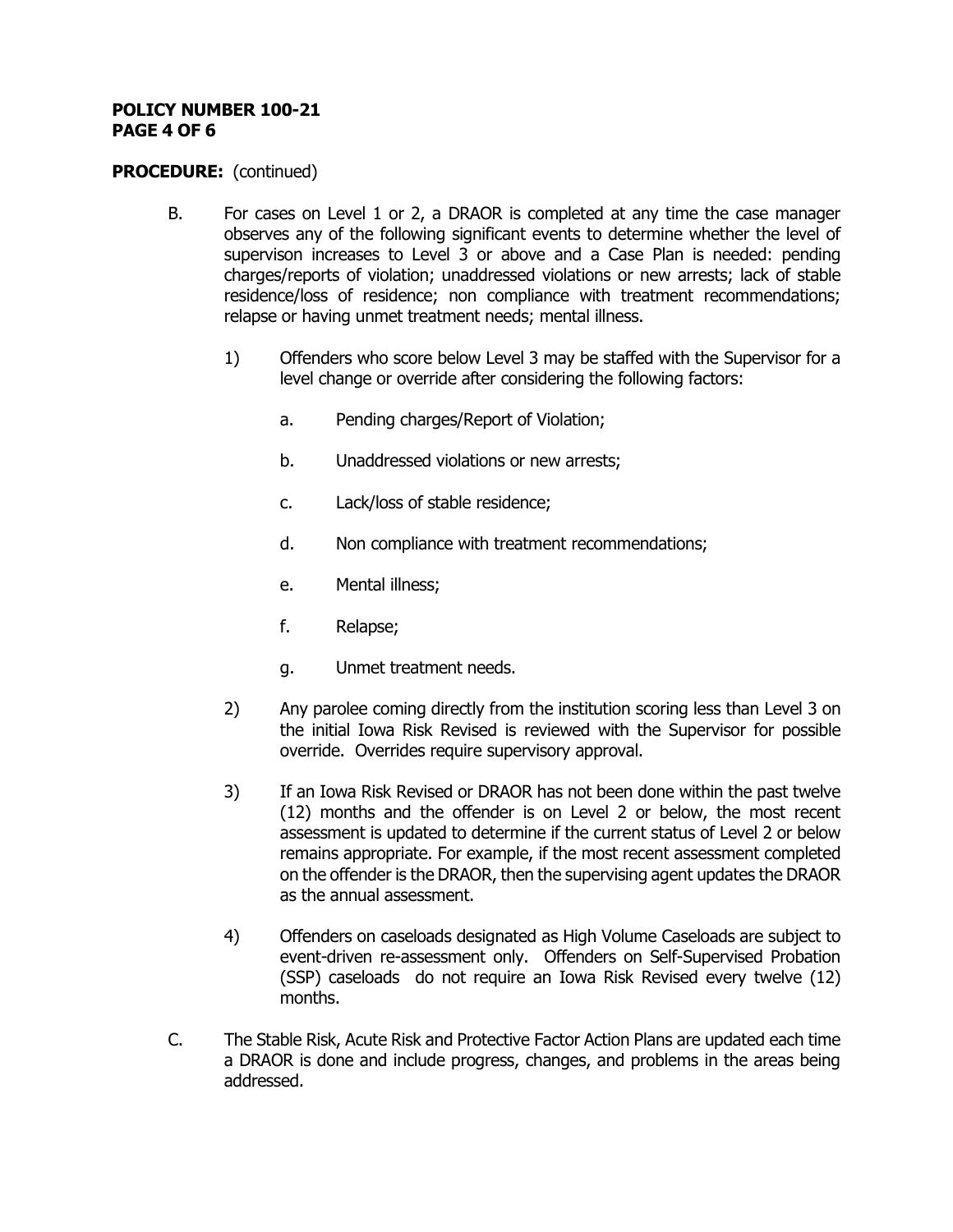#### **POLICY NUMBER 100-21 PAGE 5 OF 6**

### **PROCEDURE:** (continued)

- D. Assessments are updated prior to:
	- a. Submitting a report of violation;
	- b. Moving an offender's placement on the supervision continuum.
- E. The DRAOR Total Score is used to increase or decrease supervision from the level of supervision identified by the Iowa Risk-Revised as follows:
	- a. High scores (10-23) move up a level.
	- b. Low scores (0-2) move down a level.
	- c. An override is available, and can be used as needed, but requires supervisory approval.
	- d. Offenders are supervised according to approved Contact Standards (100B).
- F. All assessment overrides are approved and submitted in ICON by a supervisor.
- G. Training and Quality Assurance: (see 6<sup>th</sup> District Policy Continuous Quality Improvement Process [0117] for additional information).

Staff whose job duties include case management are trained and demonstrate proficiency in the required assessments. The Department complies with the proficiency and continuous quality improvement standards as approved by the District Directors.

- 1) Iowa Risk-Revised training is provided by trained trainers using the curriculum developed by the Department of Corrections. Each participant has either a copy of, or access to, the Iowa Risk Revised Manual.
- 2) Jesness training is provided to case management and residential staff that includes how to use the information from the Jesness.
- 3) DRAOR training is provided by certified trainers to all staff who supervise clients on Levels 3, 4 or 5 as well as staff who conduct Presentence Investigations.
- 4) All supervising agents who supervise offenders at Level 3 or above complete case management training by an approved case management trainer.
- 5) Staff who conduct assessments or case management as part of their duties shall demonstrate ongoing proficiency which is monitored and measured by continuous quality improvement methods. Staff are provided ongoing training, booster sessions, updates and any other information or materials that become available.